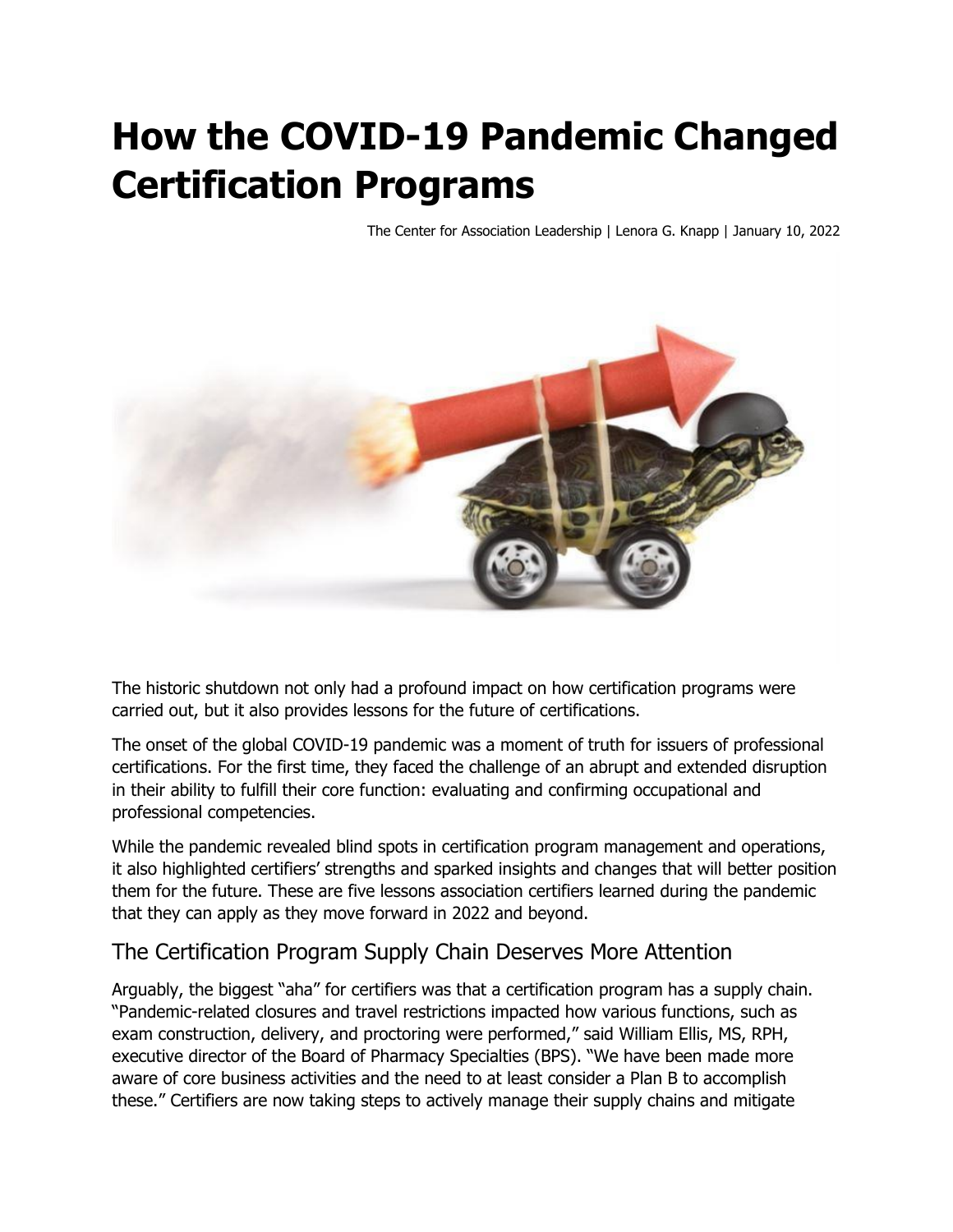associated risk. For example, many plan to continue to offer live, remotely proctored, online exams in addition to administering exams at testing sites.

# Standard-Bearing Organizations Can't Lose Sight of the Human Element

Certifiers debated how to balance maintaining the standards and rigor of their programs with being respectful of the impact the pandemic was having on their candidates and certificants. The Society for Human Resource Management (SHRM) modified its policies to address challenges their customers were facing. "Too often we practice rigor above customer orientation when the exact opposite should be true," said Chief Knowledge Officer Alexander Alonso, Ph.D., SHRM-SCP. "Offering your consumers convenience does not mean you are cheapening the value of your credentials."

The onset of COVID-19 was surreal for BPS staff, who only a few months before had participated in a desktop disaster planning exercise for a global pandemic.

Communications also were scrutinized by certifiers for appropriate tone and messaging. ASIS International CEO Peter O'Neil, FASAE, CAE, shared his organization's approach: "During COVID's early days, we took steps to ensure that we were more empathetic and less 'salesy' in our communications. We knew that people were struggling in more and different ways, and we took steps to ensure that we were sensitive to this." ASIS has continued to actively review and adjust its tone throughout the past 20 months.

## Agility is Key to Responding to the Unexpected

Taking calculated risks and quickly implementing new practices enabled certifiers to make timely pivots. "As simple as it may sound, we just … wait for it … deliberately didn't take as long to make choices, and we often accepted the data points that we had at that moment in time to be sufficient, whereas in the past, we may have taken time to search for more data before making a decision.," O'Neil said. Agility enabled certifiers to implement major operational changes, such as initiating online testing, in only a few weeks.

### A Solid Organizational Structure and Sound Ways of Working Facilitate Effective Responses

ASIS International leveraged the team structure it already had in place. Certification activities were directly and proactively supported by a dedicated team that included representation from IT, finance, and marketing and communications. "Had we not been an organization with these attributes prior to the pandemic, we would not have done as well in the pandemic as we did," O'Neil said.

#### Prior Scenario and Business-Continuity Planning Expedites Action

The onset of COVID-19 was surreal for BPS staff, who only a few months before had participated in a desktop disaster planning exercise for a global pandemic. Although the scenario did not focus on all the circumstances encountered in 2020, the experience helped BPS create a structure to apply to the COVID-19 pandemic. "While it is impossible to forecast exact